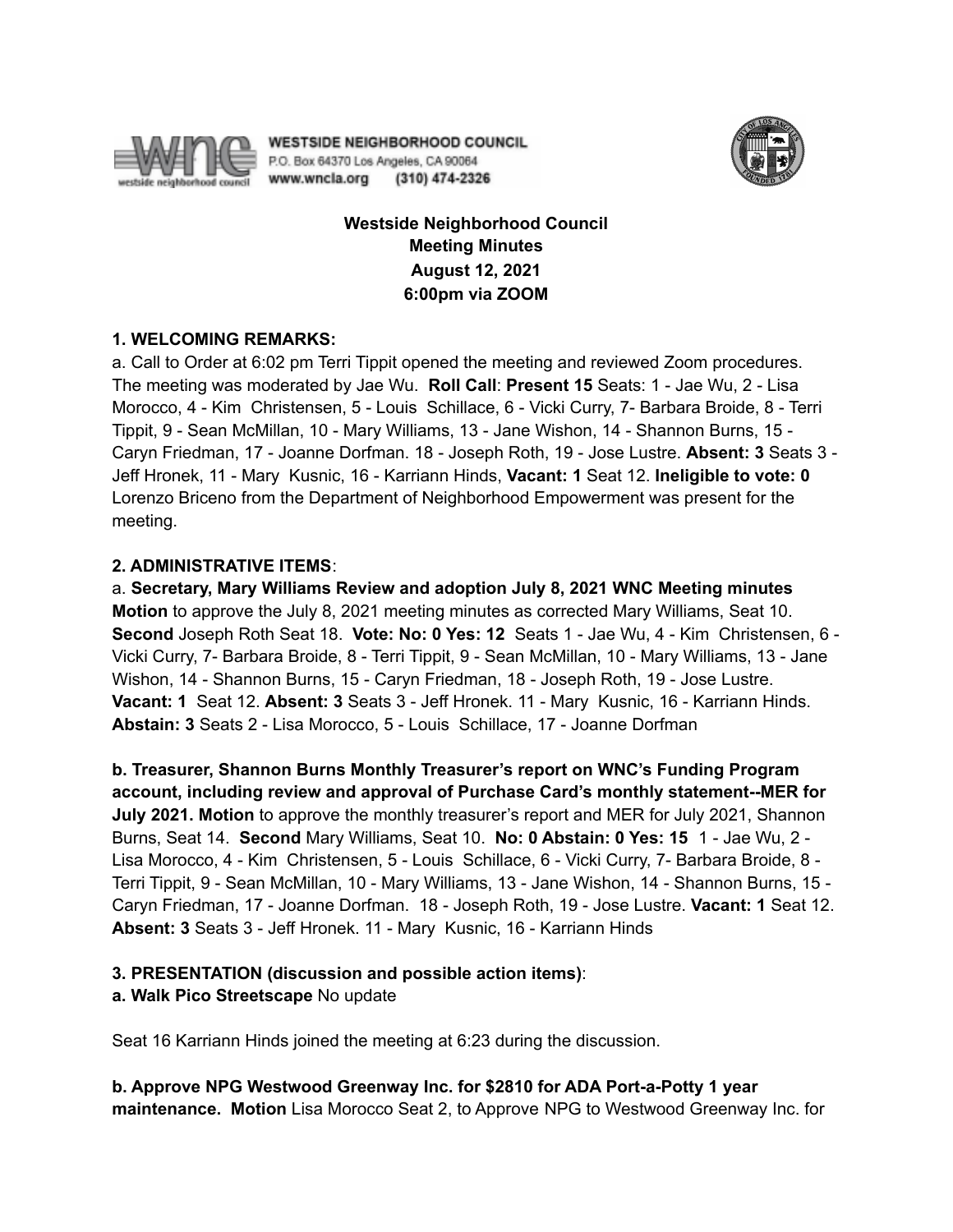\$2810 for ADA Port a Potty 1 year maintenance. **Second** Seat 14 Shannon Burns. **Vote: Abstain: 1** Seat 16 - Karriann Hinds. **No: 0. Yes: 14** Seats 1 - Jae Wu, 2 - Lisa Morocco, 4 - Kim Christensen, 5 - Louis Schillace, 6 - Vicki Curry, 7- Barbara Broide, 8 - Terri Tippit, 10 - Mary Williams, 13 - Jane Wishon, 14 - Shannon Burns, 15 - Caryn Friedman, 17 - Joanne Dorfman. 18 - Joseph Roth, 19 - Jose Lustre. **Absent: 3** Seats 3 Jeff Hronek**,** 9 Sean McMillan, 11 - Mary Kusnic. **Vacant: 1** Seat 12.

Mary Kusnic Seat 11 joined the meeting at 6:26 pm.

## **4. COMMUNITY/GOVERNMENT REPORTS & ANNOUNCEMENTS:**

**LAPD, Senior Lead Ricardo Ballesteros, 33652@lapd.online** West of Overland Car area car 35. Chris Baker East of Overland is off on medical leave. Officer James Allen is covering for Officer Baker. September 7 the CARE Clean up crews will be at encampments to sanitize the areas. LAPD is awaiting further instructions from the City Attorney on enforcement portion. LAPD has been working on the encampments every day. Two areas up in crime are aggravated assaults mostly connected to the encampments and GTAs.

## **Brad Fingard, West Area Representative for Mayor Garcetti, brad.fingard@lacity.org.**

CARE teams have conducted two days of comprehensive cleanups per week. Sanitation is getting geared up. The Mayor was in Washington DC today for the infrastructure bill signing. The Housing and Urban Development Department allocated housing vouchers. LA was the 2nd largest allocation in the nation. For more information visit [www.hacla.org](http://www.hacla.org) Pilot programs in the new budget: Angeleno CORE program providing educational support for 18-24 year olds in LA.

## **Angel Izard, Field Deputy for CD5 Councilman Paul Koretz, angel.izard@lacity.org**

Motions early July: Review of the Hyperion water plant sewage spill. Dockweiler and El Segundo beaches were closed. Some residents did not receive the beach closure notice. The motion requests the Bureau of Sanitation a review and advise how the spill happened. Vaccines/Delta Variant - motion to require that City staff are vaccinated. Ghost guns - guns made of 80% random parts with no serial number and not as traceable. Motion to prohibit purchase sale and receipt of ghost guns. CARE cleanups were paused during the pandemic. We will get two days per week. They will be posted two weeks in advance. Sanitation will power wash sidewalks etc. We are only getting one day of spot cleaning now. The ordinance that passed (4118) only has to do with public right of way. The ordinance will go Into effect immediately after posting. Enforcement of some items such as ADA clearance go into effect immediately. The remaining items will require resolutions for specific locations.

#### **Rachel Sherrill rsherrell@bos.lacounty.gov Supervisor Sheila Kuehl's office.**

The County has a few strategies to address the Delta variant. The first is a worker mandate. Sup. Kuehl co authored a motion to require all County employees to be vaccinated. Possibly contractors, too. DPH is offering pop-up vaccine clinics. Vaccinations for all home health care workers will be required. Connect Day for the unhoused is scheduled for September 28, 2021. Over 30 service providers have already been confirmed.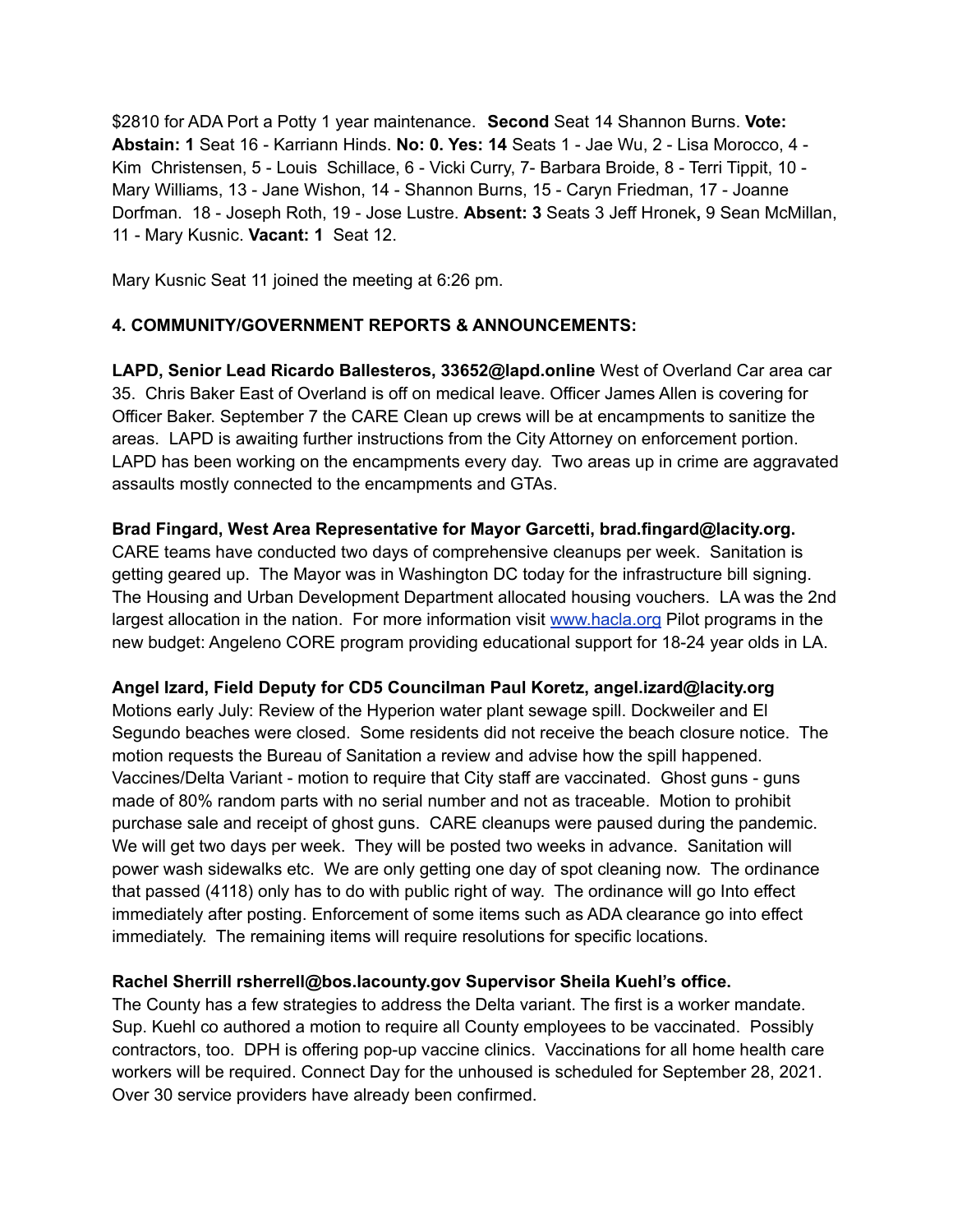## **Jamie Kennerk, State Senator Sydney Kamlager's office jamie.kennerk@senca.gov**

Jamie Kennerk from Sydney Kamlager's office sent a report by email. Legislature reconvening August 16, 2021. Last day of session is September 10, 2021. Stimulus payments were approved. Golden State Grant payments expected to go out in September. Secured funding for transitional housing in Culver City. SB 9 and 10 are in the Assembly.

#### **Michelle Persoff, Field Representative for Assemblymember Isaac Bryan,**

michelle.persoff@asm.ca.gov AB 1043 to establish area median income for acutely low income. 10% of LA residents fall in this income bracket. This would allow them more resources and acceptability. For more information on SB 9 & 10 email Michelle. Events this week - every child back back to school supplies. Michelle covers Westwood, West LA, Rancho Park and Cheviot Hills.

## **Lorenzo Briceno, Department of Neighborhood Empowerment,**

**lorenzo.briceno@lacity.org** The commission is updating Code of Conduct so that Board members can be removed for violations. The workshops to better understand will be held on August 30 at 6:30 pm and Saturday, September 11, 2021 at 1pm.

## **5. BOARD REPORTS (including discussion and possible action items):**

**a. Chair, Terri Tippit •** DONE Code of Conduct Amendment discussed in Lorenzo's report.

#### **b. Outreach, Lisa Morocco**

Overland and Pico update. Cliff Goldstein, representing the developer says the project is about 3 months away from completion. Stray Cat Alliance moved from Westwood Blvd. to 10918 W. Pico Blvd. Open Wed - Sun 11-5. There is a new art gallery opening on Pico Azizii Art Gallery across from John O'Groats. There will be an opening on August 22, 2021 at 10511 W. Pico Blvd. 4-7 pm with ribbon cutting at 5 pm.

Jane Wishon signed off.

#### **c. Homeless Committee, Sean McMillan**

Connect Day on September 28, 2021, 9am - 1pm, Westwood Recreation Center, 1350 So. Sepulveda **Motion** Mary Williams, Seat 10 to approve a NPG for up to \$800.00 to WeHope 501(c)3 to fund showers for Connect Day. **Second** Sean McMillan, Seat 9**. Vote: No: 0 Abstain: 0 No: 0. Yes: 16** Seats 1 - Jae Wu, 2 - Lisa Morocco, 4 - Kim Christensen, 5 - Louis Schillace, 6 - Vicki Curry, 7- Barbara Broide, 8 - Terri Tippit, 10 - Mary Williams, 11 - Mary Kusnic, 14 - Shannon Burns, 15 - Caryn Friedman, 16 - Karriann Hinds, 17 - Joanne Dorfman. 18 - Joseph Roth, 19 - Jose Lustre. **Absent: 2** Seats 3 Jeff Hronek**,** 13 - Jane Wishon. **Vacant: 1** Seat 12.

The West LA Homeless program launched on August 2, 2021.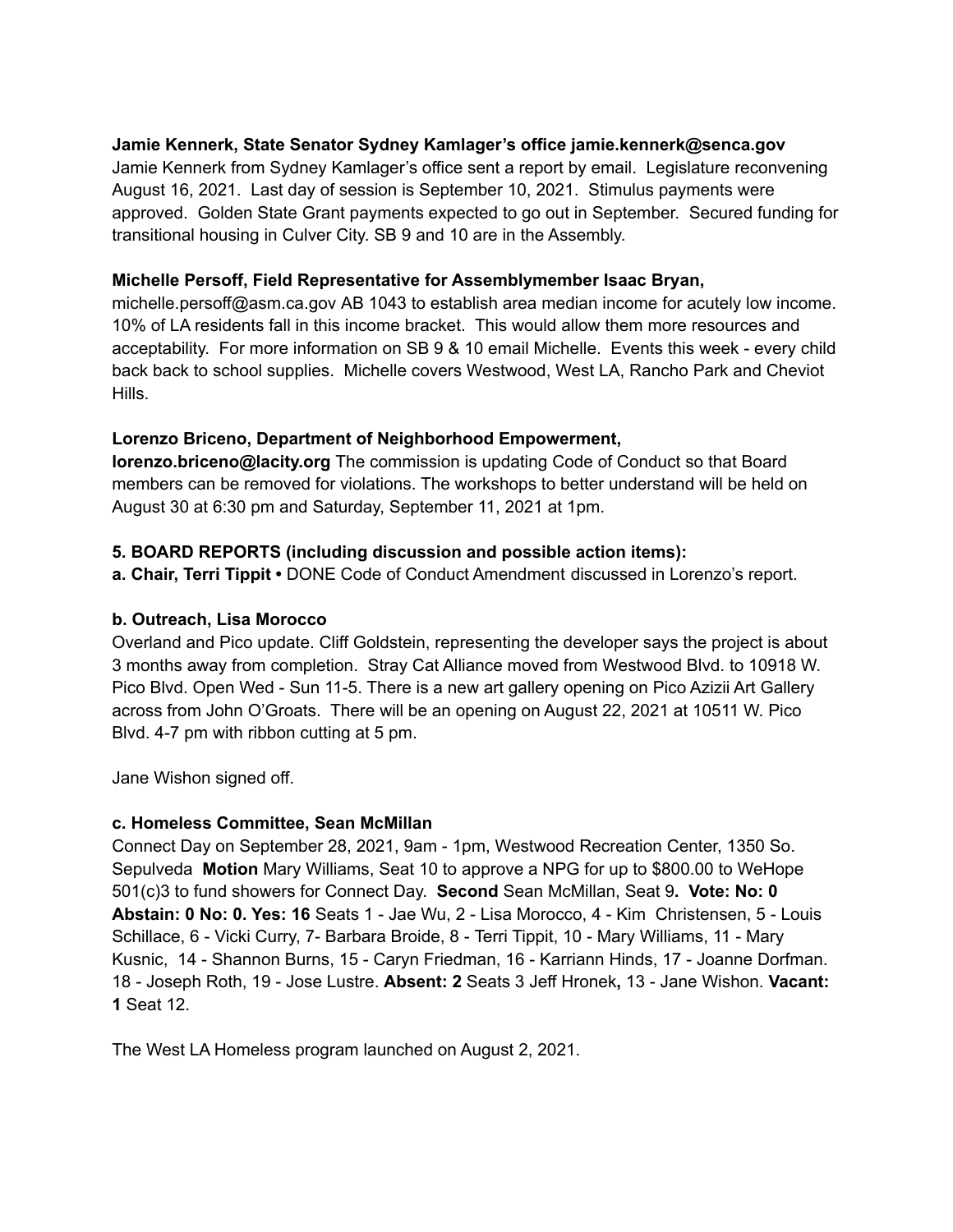**Motion** Sean McMillan, Seat 9 The WNC supports CF21-0706 directing the City administrative officer of Los Angeles to report on what actions are necessary and the feasibility for the City of Los Angeles to withdraw from the Homeless Services Authority joint powers authority **Second** Lisa Morocco, Seat 2 **Vote: No: 0 Abstain: 0 No: 0. Yes: 16** Seats 1 - Jae Wu, 2 - Lisa Morocco, 4 - Kim Christensen, 5 - Louis Schillace, 6 - Vicki Curry, 7- Barbara Broide, 8 - Terri Tippit, 9 - Sean McMillan, 10 - Mary Williams, 11 - Mary Kusnic, 14 - Shannon Burns, 15 - Caryn Friedman, 16 - Karriann Hinds, 17 - Joanne Dorfman, 18 - Joseph Roth, 19 - Jose Lustre. **Absent: 2** Seats 3 - Jeff Hronek**,** 13 - Jane Wishon. **Vacant:1** Seat 12.

#### **d. WRAC, Terri Tippit for Jane Wishon**

**Motion** Lisa Morocco, Seat 2 Support the WRAC motion in support of a station located directly on the UCLA campus as part of Metro's Sepulveda Transit Corridor Project. Friendly amendment Joseph Roth Seat 18 to add language of "regardless of technology". **Second** Barbara Broide, Seat 7. **Vote: No: 0 Abstain:0 Yes: 16** Seats 1 - Jae Wu, 2 - Lisa Morocco, 4 - Kim Christensen, 5 - Louis Schillace, 6 - Vicki Curry, 7- Barbara Broide, 8 - Terri Tippit, 9 - Sean McMillan, 10 - Mary Williams, 11 - Mary Kusnic, 14 - Shannon Burns, 15 - Caryn Friedman, 16 - Karriann Hinds. 17 - Joanne Dorfman. 18 - Joseph Roth, 19 - Jose Lustre. **Absent: 2** Seats 3 - Jeff Hronek**,** 13 - Jane Wishon. **Vacant: 1** Seat 12.

## e. **Planning Committee, Barbara Broide and Kim Christensen**

Housing Element Report regarding Housing Element 2021-2029 Update and DEIR, and Safety Element Update. **Motion** Barbara Broide, Seat 7 Whereas, the City of Los Angeles (City) is required by state law to update the Housing Element of the General Plan every eight years to accommodate the targets set by the Regional Housing Needs Assessment (RHNA); and Whereas, the City Department of City Planning (DCP) began the process of updating the Housing Element in 2019; and Whereas, DCP released a draft of the Housing Element in July 2021; and Whereas, this update process is taking place concurrently with the Community Plan Update; and Whereas, this draft plan does not include specifications by planning area, neighborhood council (NC) area or by parcel regarding the Housing Element update's impact and policy application; Therefore, be it resolved that the Westside Neighborhood Council Board of Directors request the Los Angeles City Council instruct the Department of City Planning to release target maps by parcel, neighborhood council area and planning area specifying planned zoning changes and allocated housing targets by income level. Therefore, be it further resolved that a revised draft plan be released in full with appendices to the public as soon as possible as is required by CEQA. **Second** Kim Christensen**,** Seat 4. **Vote: No: 0 Abstain: 0 Yes: 16** Seats 1 - Jae Wu, 2 - Lisa Morocco, 4 - Kim Christensen, 5 - Louis Schillace, 6 - Vicki Curry, 7- Barbara Broide, 8 - Terri Tippit, 9 - Sean McMillan, 10 - Mary Williams, 11 - Mary Kusnic, 14 - Shannon Burns, 15 - Caryn Friedman, 16 - Karriann Hinds, 17 - Joanne Dorfman. 18 - Joseph Roth, 19 - Jose Lustre. **Absent: 2** Seats 3 Jeff Hronek**,** 13 - Jane Wishon. **Vacant: 1** Seat 12.

Request City Council to request an extension of time for the State adoption deadline of the 6th Cycle Housing Element and the deadline for the related rezoning maps. **Motion** Barbara Broide, Seat 7, The Westside Neighborhood Council supports the intent of this motion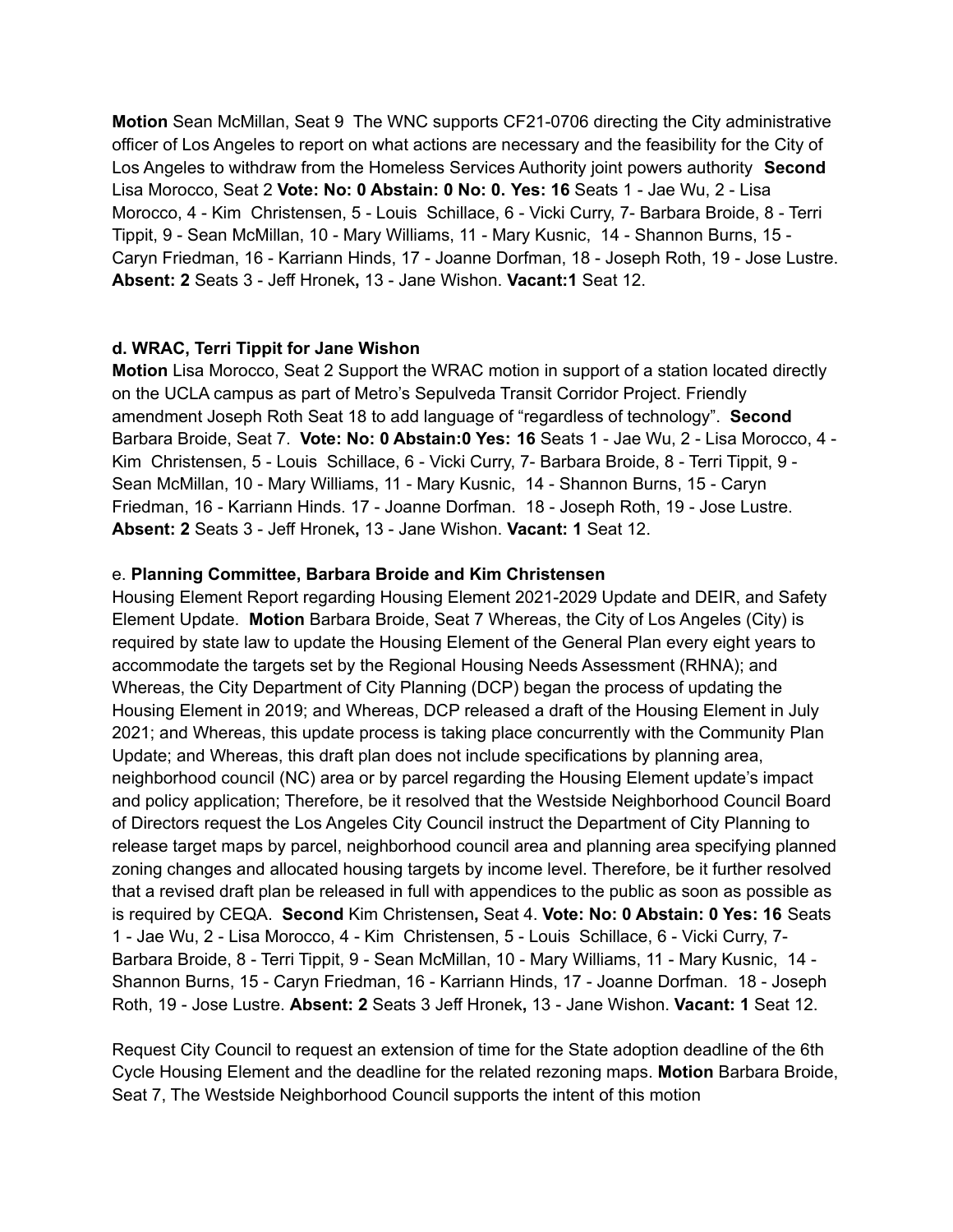(CF-20-0002-S110) made in June 2020, that was sent to the Rules Committee but never heard, to extend the deadline for Housing Element submission to the State by at least six months for the 6th RHNA Cycle covering 2021-2029. The WNC requests updating the motion and Council action to authorize City representatives to seek our elected's and Governor Newsom's action to extend the Housing Element deadline under emergency powers enacted in association with the COVID-19 pandemic. **Second** Kim Christensen**,** Seat 4. **Vote: No: 0 Abstain: 0 Yes: 16** Seats 1 - Jae Wu, 2 - Lisa Morocco, 4 - Kim Christensen, 5 - Louis Schillace, 6 - Vicki Curry, 7- Barbara Broide, 8 - Terri Tippit, 9 - Sean McMillan, 10 - Mary Williams, 11 - Mary Kusnic, 14 - Shannon Burns, 15 - Caryn Friedman, 16 Karriann Hinds, 17 - Joanne Dorfman. 18 - Joseph Roth, 19 - Jose Lustre. **Absent:** 2 Seats 3 - Jeff Hronek**,** 13 - Jane Wishon. **Vacant: 1** Seat 12.

Follow up to demonstration (display) of STAP program transit shelter prototypes. There was a discussion about the STAP program. No action was taken.

CF 18-1245 proposed changes to the City's home-sharing/short-term rental program that would allow owner-occupied RSO units to participate in home-sharing.

**Motion** Barbara Broide, Seat 7 The Westside Neighborhood Council opposes the program permitting a limited number of owner occupied RSO units to participate in the Home Sharing program because it does not contain adequate tenant protection measures. Support is possible if stronger safeguards to prevent tenant evictions in RSO buildings are incorporated into the program to ensure that landlords cannot evict tenants to occupy an RSO unit to operate it as a short term rental. **Second** Kim Christensen, Seat 4.The motion was withdrawn.

CPC-2017-455-CA CF17-0893 proposed amendments to the Temporary Signs on Temporary The City Council voted on this motion yesterday, August 11, 2021. No action taken.

Proposed City amendments to the Transportation Demand Management (TDM program). **Motion** Barbara Broide, Seat 7 The Westside Neighborhood Council requests that the proposed updates to the TDM program incorporate a mechanism for community input to be considered in the selection of strategies applied by developers. Under the current updates, could strategies be selected based upon cost vs. effectiveness? Additionally, the draft language does not take into consideration any defining characteristics of the setting in which a project is to be located. Such factors may be key to understanding what types of strategies are most important (and may indicate that certain strategies should not be available to certain sites). **Second** Kim Christensen, Seat 4. **Vote: No: 0 Abstain: 2** Seat 5 - Louis Schillace, 6 - Vicki Curry. **Yes: 14** Seats 1 - Jae Wu, 2 - Lisa Morocco, 4 - Kim Christensen, 7- Barbara Broide, 8 - Terri Tippit, 9 - Sean McMillan, 10 - Mary Williams, 11 - Mary Kusnic, 14 - Shannon Burns, 15 - Caryn Friedman, 16 - Karriann Hinds, 17 - Joanne Dorfman, 18 - Joseph Roth, 19 - Jose Lustre. **Absent:** 2 Seats 3 Jeff Hronek**,** 13 - Jane Wishon. **Vacant: 1** Seat 12.

**Motion:** Mary Williams, Seat 10 to empower the WNC Land Use committee to write a DEIR comment letter on behalf of the WNC in response to the 2021 Housing Element. **Second** Joanne Dorfman, Seat 17. **No: 0 Abstain: 0 Yes: 16** Seats 1 - Jae Wu, 2 - Lisa Morocco, 4 - Kim Christensen, 5 - Louis Schillace, 6 - Vicki Curry, 7- Barbara Broide, 8 - Terri Tippit, 9 -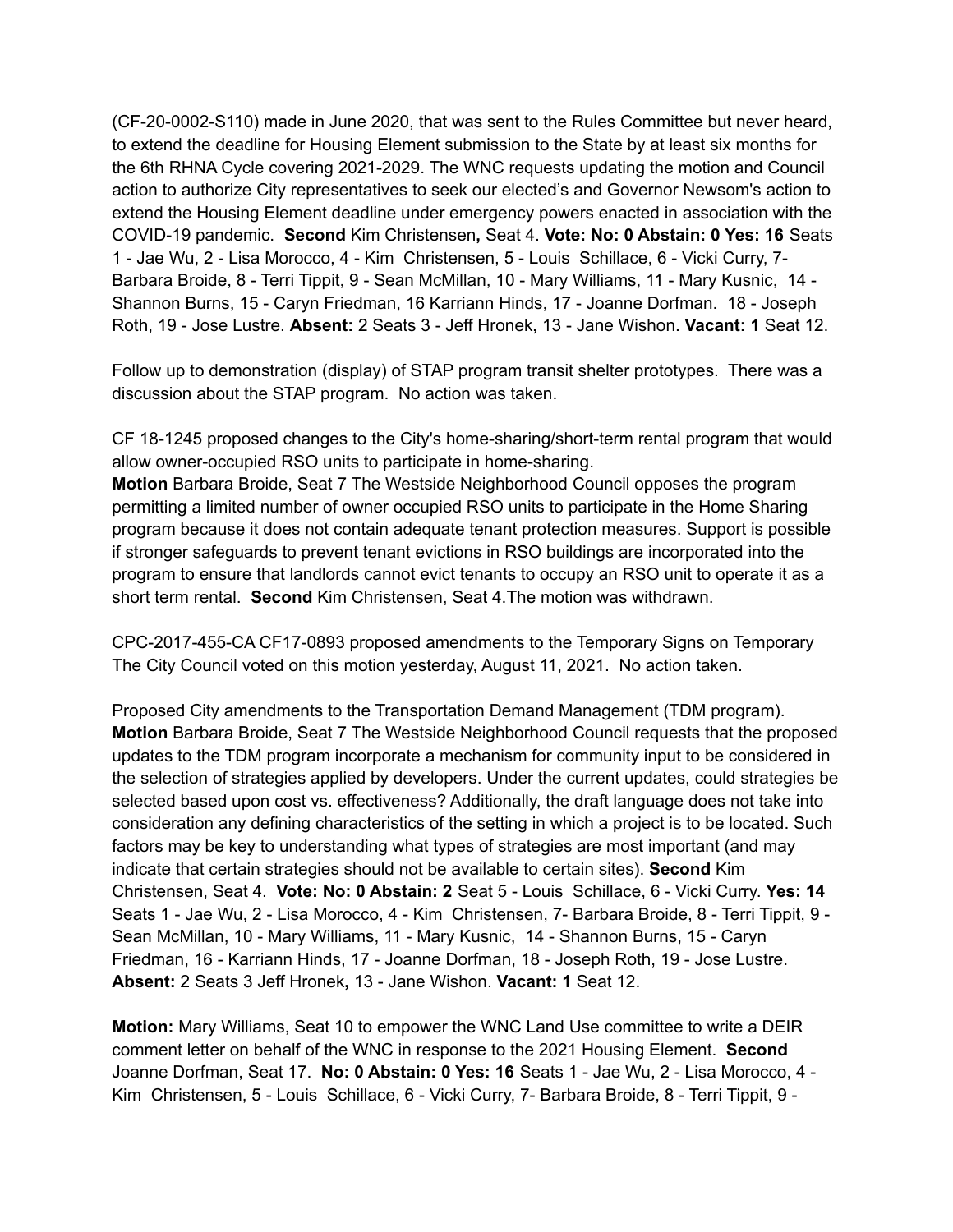Sean McMillan, 10 - Mary Williams, 11 - Mary Kusnic, 14 - Shannon Burns, 15 - Caryn Friedman, 16 - Karriann Hinds, 17 - Joanne Dorfman, 18 - Joseph Roth, 19 - Jose Lustre. **Absent: 2** Seats 3 Jeff Hronek**,** 13 - Jane Wishon. **Vacant: 1** Seat 12.

**Motion** Barbara Broide, Seat 7 to allocate up to \$500 for supplies, materials and copying for the WNC LUC. **Second** Lisa Morocco, Seat 2**. Vote: No: 0 Abstain: 0 Yes: 16** Seats 1 - Jae Wu, 2 - Lisa Morocco, 4 - Kim Christensen, 5 - Louis Schillace, 6 - Vicki Curry, 7- Barbara Broide, 8 - Terri Tippit, 9 - Sean McMillan, 10 - Mary Williams, 11 - Mary Kusnic, 14 - Shannon Burns, 15 - Caryn Friedman, 16 - Karriann Hinds, 17 - Joanne Dorfman, 18 - Joseph Roth, 19 - Jose Lustre. **Absent: 2** Seats 3 Jeff Hronek**,** 13 - Jane Wishon. **Vacant: 1** Seat 12.

**Motion** Mary Williams, Seat 10 to submit the draft letter as written in response the the Bellwood DEIR Bellwood Senior Living Project DEIR Case No. ENV-2018-7182-EIR; Addresses: 10328-10384 and 10341-10381 Bellwood Avenue **Second** Joseph Roth, Seat 18**. Vote: No: 0 Abstain: 7** Seats 1 - Jae Wu, 2 - Lisa Morocco, 5 - Louis Schillace, 6 - Vicki Curry, 8 - Terri Tippit, 11 - Mary Kusnic, 16 - Karriann Hinds. **Yes: 7** Seats 4 - Kim Christensen, 7- Barbara Broide, 10 - Mary Williams, 15 - Caryn Friedman, 17 - Joanne Dorfman, 18 - Joseph Roth, 19 - Jose Lustre. **Absent: 4** Seats 3 - Jeff Hronek**,** 9 - Sean McMillan, 13 - Jane Wishon, 14 - Shannon Burns. **Vacant: 1** Seat 12. The Chair consulted with Lorenzo. The motion passed.

**f. Sustainability & Transportation CIS Proposals, Joseph Roth** CF 21-0839- wastewater spill which occurred on July 11, 2021 **Motion** Joseph Roth, Seat 18 in support of the report from the CAO that recommends "authorizing the Board of Public Works to execute" an amendment to a contract "with the Los Angeles Conservation Corps, to provide funding for the Clean and Green Jobs Program **Second** Lisa Morocco, Seat 2 **Vote: No: 0 Abstain: 0 Yes: 14** Seats 1 - Jae Wu, 2 - Lisa Morocco, 4 - Kim Christensen, 5 - Louis Schillace, 6 - Vicki Curry, 7- Barbara Broide, 8 - Terri Tippit, 10 - Mary Williams, 11 - Mary Kusnic, 15 - Caryn Friedman, 16 - Karriann Hinds, 17 - Joanne Dorfman, 18 - Joseph Roth, 19 - Jose Lustre. **Absent: 4** Seats 3 - Jeff Hronek**,** 9 - Sean McMillan, 13 - Jane Wishon, 14 - Shannon Burns. **Vacant: 1** Seat 12.

#### CF21-0770-S1-funding for Clean and Green Job Program

**Motion** Joseph Roth, Seat 18 in support of the report that recommends authorizing "the Board of Public Works or two members of the Board, on behalf of the Bureau of Sanitation, to execute a professional services agreement for the processing and marketing of residential recyclable materials from the West Los Angeles, North Central, South Los Angeles and Harbor Wastesheds." **Second** Lisa Morocco, Seat 2. **Vote: No: 0 Abstain: 0 Yes: 14** Seats 1 - Jae Wu, 2 - Lisa Morocco, 4 - Kim Christensen, 5 - Louis Schillace, 6 - Vicki Curry, 7- Barbara Broide, 8 - Terri Tippit, 10 - Mary Williams, 11 - Mary Kusnic, 15 - Caryn Friedman, 16 - Karriann Hinds, 17 - Joanne Dorfman, 18 - Joseph Roth, 19 - Jose Lustre. **Absent: 4** Seats 3 - Jeff Hronek**,** 9 - Sean McMillan, 13 - Jane Wishon, 14 - Shannon Burns. **Vacant: 1** Seat 12.

CF21-0835- marketing of residential recyclable materials **Motion** Joseph Roth, Seat 18 in support of the motion "that the Bureau of Sanitation (BOS) immediately report to the Council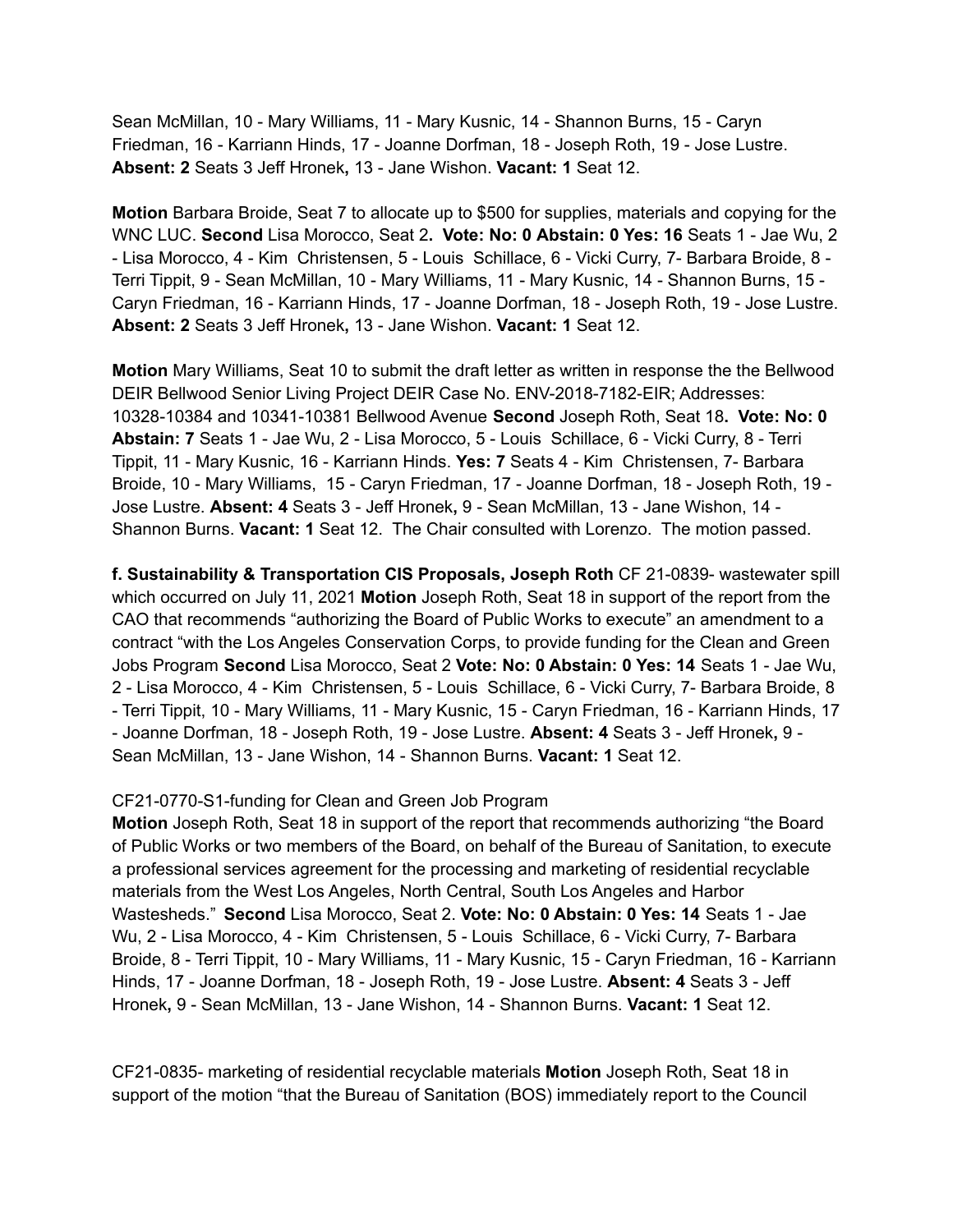regarding the Hyperion Water Reclamation Plant (HWRP) wastewater spill which occurred on July 11, 2021, including the cause of the spill; the impact on the ocean, beaches and water quality; and steps it can take to mitigate future occurrences including public education efforts"; "that the BOS report on its coordination with the Los Angeles County Department of Public Health to notify the public about the wastewater spill, and ways it can public notification protocols"; "that the BOS report on the status of repairs at the HWRP and its estimated completion; and the steps it is taking to control the noxious fumes and odors impacting the local community including alleviating community concerns"; and "that the BOS report on opportunities to actively build Operation NEXT during the repair process in order to facilitate the City's transition to 100% recycled water." **Second** Jae Wu, Seat 1.**Vote: No: 0 Abstain: 0 Yes: 14** Seats 1 - Jae Wu, 2 - Lisa Morocco, 4 - Kim Christensen, 5 - Louis Schillace, 6 - Vicki Curry, 7- Barbara Broide, 8 - Terri Tippit, 10 - Mary Williams, 11 - Mary Kusnic, 15 - Caryn Friedman, 16 - Karriann Hinds, 17 - Joanne Dorfman, 18 - Joseph Roth, 19 - Jose Lustre. **Absent: 4** Seats 3 - Jeff Hronek**,** 9 - Sean McMillan, 13 - Jane Wishon, 14 - Shannon Burns. **Vacant: 1** Seat 12.

CF21-0803- Real-Time Bus Arrival Solar-Powered Transit Signs **Motion** Joseph Roth, Seat 18 in support of the request "for approval to release the Real-Time Bus Arrival Solar-Powered Transit Signs Request for Proposals, for installation and maintenance of Solar Signs at designated DASH and/or Commuter Express Transit Service stops." **Second** Lisa Morocco, Seat 2. **Vote: No: 0 Abstain: 0 Yes: 14** Seats 1 - Jae Wu, 2 - Lisa Morocco, 4 - Kim Christensen, 5 - Louis Schillace, 6 - Vicki Curry, 7- Barbara Broide, 8 - Terri Tippit, 10 - Mary Williams, 11 - Mary Kusnic, 15 - Caryn Friedman, 16 - Karriann Hinds, 17 - Joanne Dorfman, 18 - Joseph Roth, 19 - Jose Lustre. **Absent: 4** Seats 3 - Jeff Hronek**,** 9 - Sean McMillan, 13 - Jane Wishon, 14 - Shannon Burns. **Vacant: 1** Seat 12.

CF19-0131-S1- electric vehicle (EV) care share pilot program in disadvantaged communities • **Motion** Joseph Roth, Seat 18 in support of the request "for authority to execute a Contract Amendment" with BlueLA "to expand the electric vehicle (EV) car share pilot program in disadvantaged communities; and to execute a Personal Services Agreement with Mobility Development Partners (MDP), to manage the Steering Committee, outreach and operational support." **Second** Kim Christensen, Seat 4. **Vote: No: 0 Abstain: 0 Yes: 14** Seats 1 - Jae Wu, 2 - Lisa Morocco, 4 - Kim Christensen, 5 - Louis Schillace, 6 - Vicki Curry, 7- Barbara Broide, 8 - Terri Tippit, 10 - Mary Williams, 11 - Mary Kusnic, 15 - Caryn Friedman, 16 - Karriann Hinds, 17 - Joanne Dorfman, 18 - Joseph Roth, 19 - Jose Lustre. **Absent: 4** Seats 3 - Jeff Hronek**,** 9 - Sean McMillan, 13 - Jane Wishon, 14 - Shannon Burns. **Vacant: 1** Seat 12.

CF21-0002-S147- prevent mail, telemarketing, and internet fraud from targeting seniors **Motion** Joseph Roth, Seat 18 in support of including the City's support for S..2116 (Gillibrand) as part of 2021-2022 Federal legislative program. [S. 2116 (Gillibrand), the Senior Financial Empowerment Act, …seeks to prevent mail, telemarketing, and internet fraud from targeting seniors, and it increases public awareness of the impact of fraudulent activities on seniors.] **Second** Jae Wu, Seat 1 **Vote: No: 0 Abstain: 0 Yes: 14** Seats 1 - Jae Wu, 2 - Lisa Morocco, 4 - Kim Christensen, 5 - Louis Schillace, 6 - Vicki Curry, 7- Barbara Broide, 8 - Terri Tippit, 10 - Mary Williams, 11 - Mary Kusnic, 15 - Caryn Friedman, 16 - Karriann Hinds, 17 - Joanne